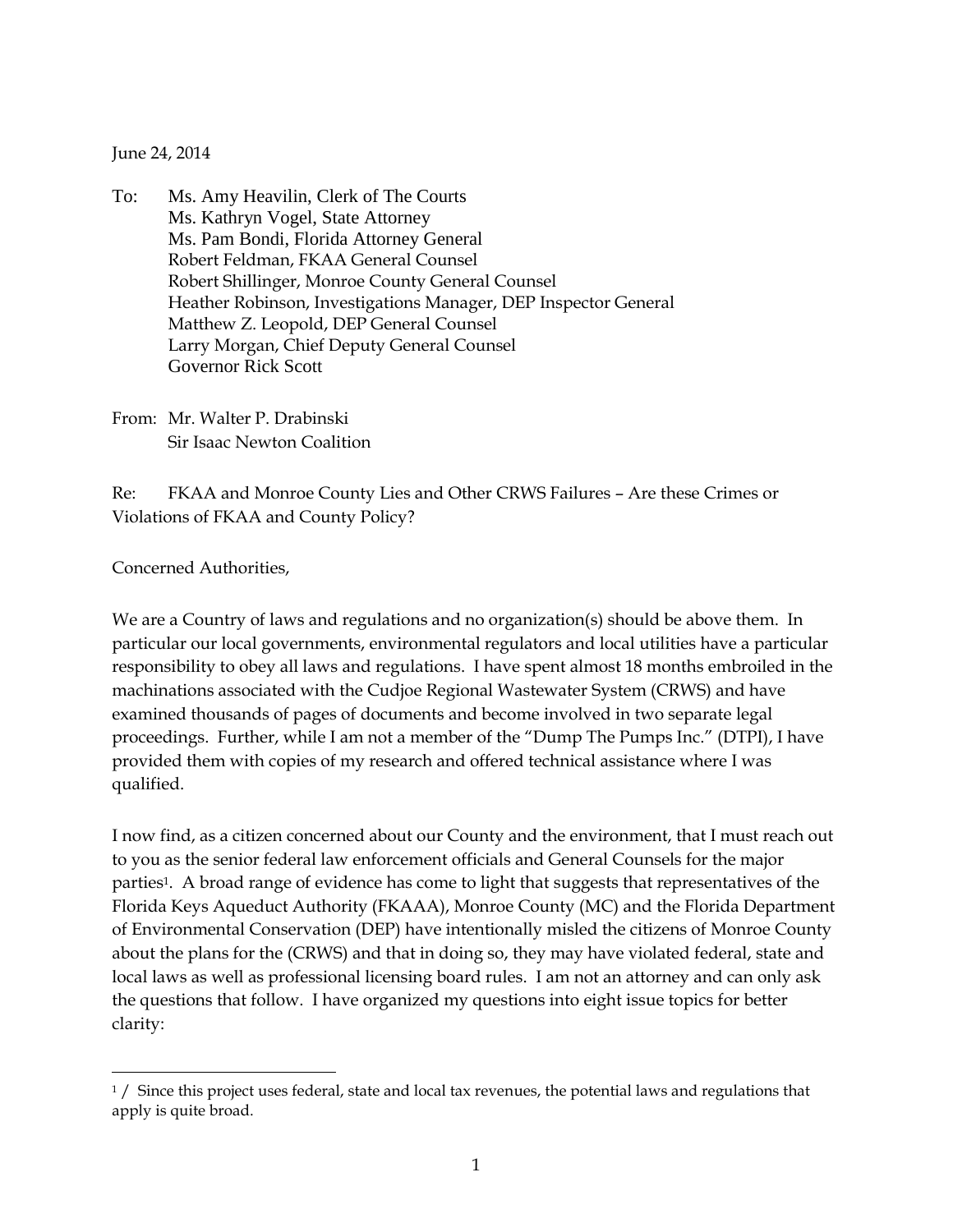- **Issue 1 – Extent of LPS Exceeds Public Notices**
- **Issue 2 – Fabricated Economics**
- **Issue 3 – Violations of Florida Records Request Act**
- **Issue 4 – Violations of Professional Engineering Ethics Codes**
- **Issue 5 – Violations of Sole Source Purchasing Rules**
- **Issue 6 – FKAA Notice of Intent Published in Broward County Instead of Monroe County**
- **Issue 7 – Request that DEP Violate Rules**
- **Issue 8 –Lack of DEP Oversight and Review**

These are serious allegations and I do not present them to you lightly. As a resident and business man of Monroe County I put myself at odds with many political leaders and powerful interests. However, as a citizen with a conscience, and a person who despises governmental waste and corruption, I am compelled to come forward. This is our money being wasted and we will be forced to live with an inferior system for years to come. I believe that for each of the items listed below, the individuals and or entity exhibited a "mens rea" in what they said or did. It is clear from the details I present, circumstantial evidence or logic that the statements, were known to be false when made Furthermore, the preponderance of facts may lead one to question whether there is a conspiracy among the parties to permit an inferior, low capital cost sewer system to be installed.

### **ALLEGATIONS**

### **Issue 1 – Extent of LPS Exceeds Public Notices**

In May 2012, September 2012 and October 2012 FKAA and MC made presentations stating that the CRWS would use gravity except in remote areas. The September and October presentations stated, unequivocally that of the 8,800 Equivalent Dwelling Units (EDU's), about 600 would be Low Pressure System (LPS) or grinder pumps and 270 would utilize decentralized onsite systems. The May presentation, a 350+ page document stated that LPS would only be used in remote areas. This document also included the notes from a DEP meeting in which the DEP Staff stated that gravity should be used wherever practicable. Further supporting this was an interview of Mr. Tom Walker, Manager of Engineering at FKAA, by the Key West Citizen on July 12, 2012, in which he stated that the system would be gravity, with a few grinder pumps in remote areas. Instead of the system we were promised, in August and September 2012 two bid packages were released that required 2,800 grinder pumps. The public was never made aware of this drastic change until January 2013 when the Cudjoe Gardens Property Owners Association invited the FKAA to explain their plans.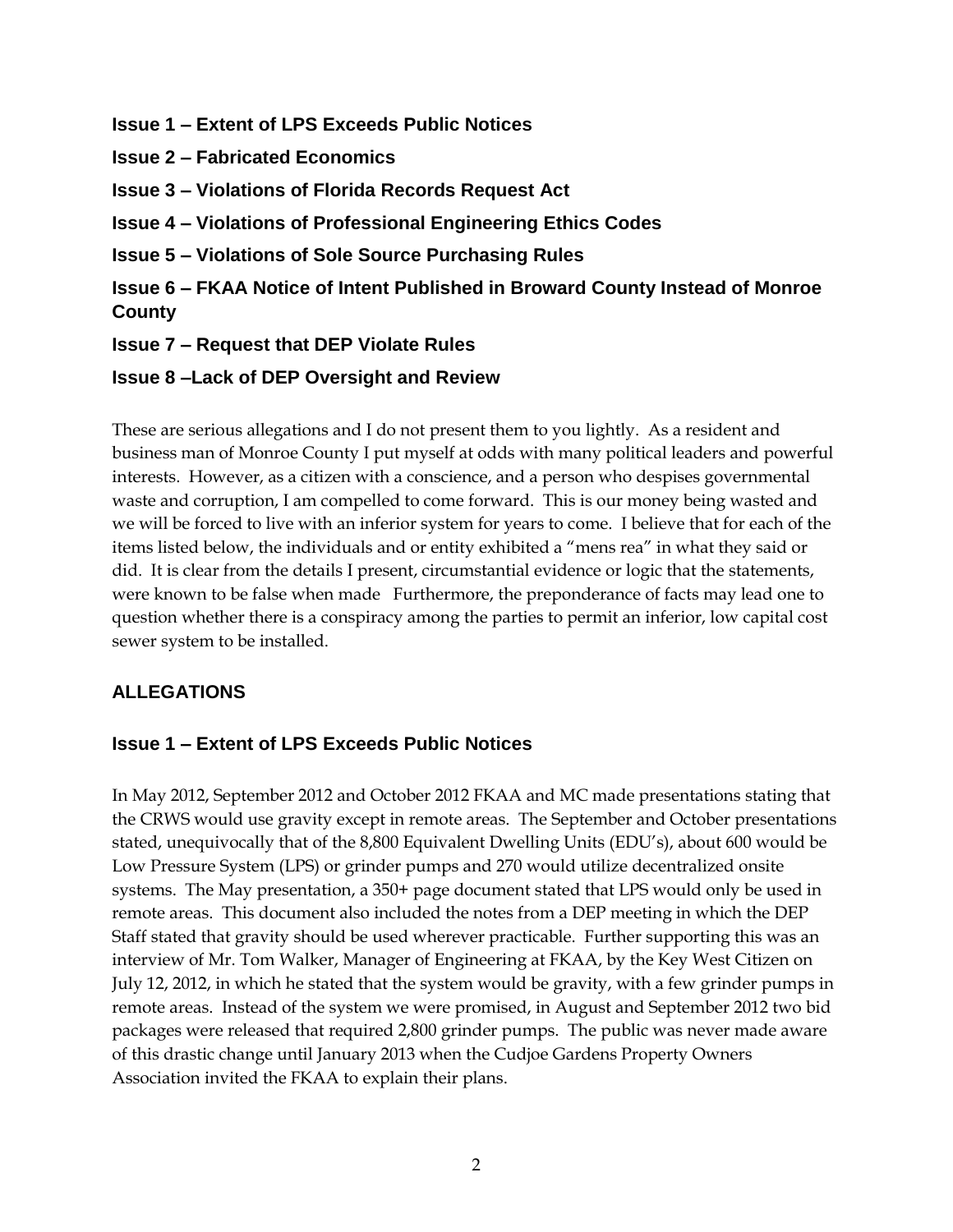**Where is the lie?** All of the statements made by FKAA were completely false. We now know that in March 2011 Tom Walker of FKAA submitted permit applications (complete with design drawings)for the inner islands of Sugarloaf Key, Cudjoe Key and Summerland Key, that supported the plan to install 2,800 grinder pumps system wide, not 600 as previously stated. How can Mr. Walker, a Professional Engineer and Engineering Manager with FKAA be permitted to lie so blatantly when he himself prepared and submitted the permit applications? He also attended almost all public meetings, so he cannot plead ignorance. We would note that in the September and October 2012 public presentations stated the following:

- There would be 600 grinder pumps,
- 270 on-site systems, and
- That the basis for the design was a Life Cycle Analysis that showed gravity to be the most cost effective.

**What laws were violated?** In order to use the State DEP funds, there is a requirement under Section 62-503-700(2) (j), Florida Administrative Code, which requires that the planning documentation include adopting a resolution or other action establishing a commitment to implement the planning recommendations. This is required in order to obtain borrowed funds from the Florida Department of Environmental Protection's State Revolving Fund Loan Program for Water Pollution Control. MC, and its contractor, FKAA are required to disclose the plans in place to the citizens before they are finalized. This was done in May 2012. The purpose of these rules is to avoid a bait and switch in which we are promised one system and then get another. This is exactly what took place. I would also expect that both the County and FKAA have regulations requiring that public statements be truthful. I intervened in the bond validation proceeding, objecting to the loan proceeding because the notice was not accurately provided. When I could not find adequate documentation to support my argument, I withdrew my complaint. I now have evidence which was previously withheld at the time of the bond hearing that supports my allegation completely.

**Who is responsible for this?** There are four persons who, by agreement, propose and direct all activities related to the CRWS, including design changes. The InterLocal Agreement (ILA) between FKAA and MC provides that the FKAA Executive Director and Manager of Engineering and the MC Administrator and Director of Engineering work together on the design of the project and any modifications. Approvals for changes in cost are approved by the FKAA Board of Directors and the MC Board of County Commissioners. The County Commissioners all claim that they had no knowledge of these changes and the FKAA Board Chairman refused to meet with me to answer these questions. A review of original ILA and subsequent revisions does not shine any light on who made and who approved the changes.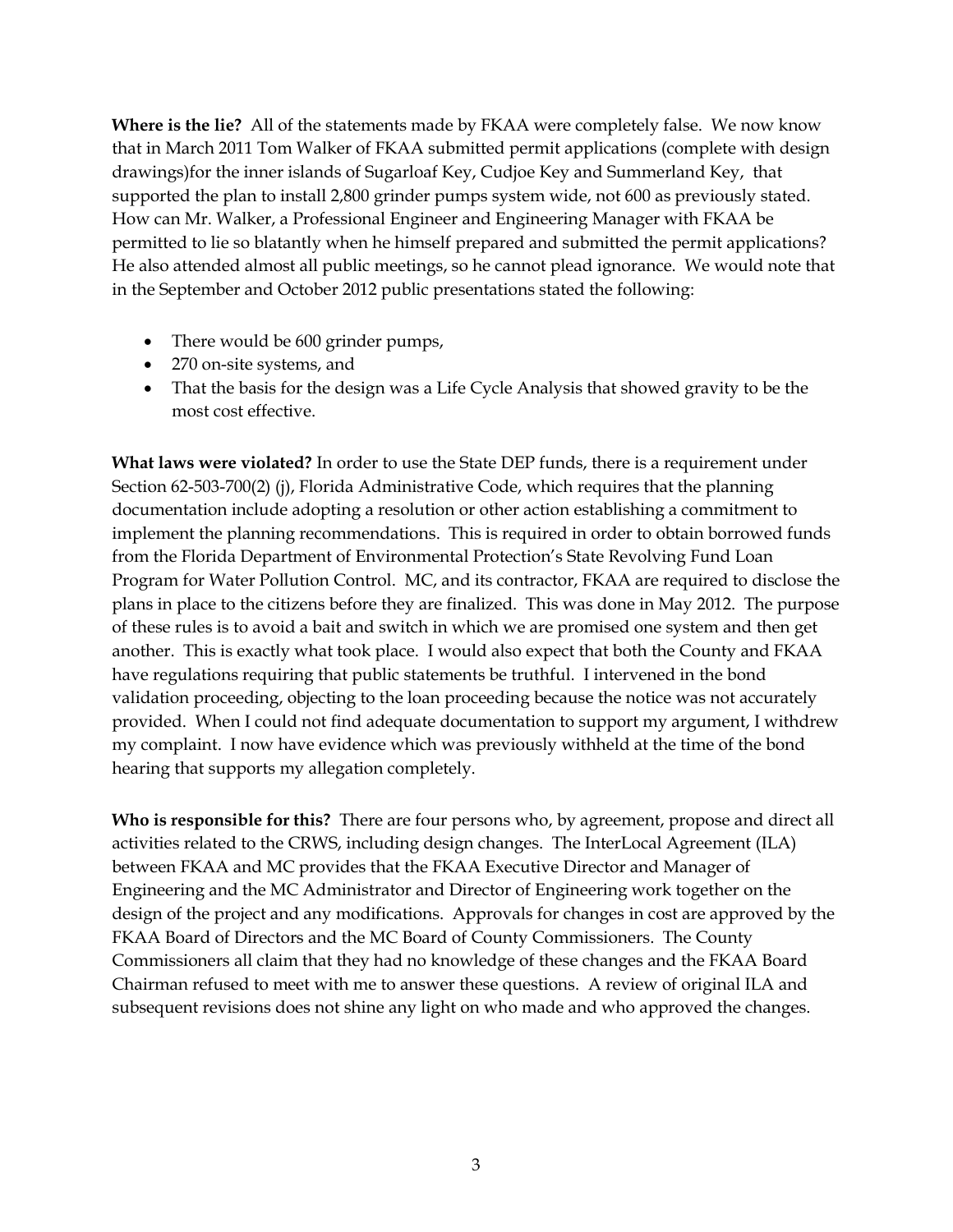#### **Issue 2 – Fabricated Economics**

The September and October 2012 presentations indicate that decisions were being made based on a LifeCycle analysis of alternatives. This sounds great and one would expect that there would be an extensive analysis to support either the 600 or 2,800 grinder pump decision. In fact there is none! The only Life Cycle Analysis claimed was conducted in 2009 and this analysis was so poorly performed that if a freshman engineering student had submitted it in class, he would have failed. Even if it had been properly performed, it was not useful in making design decisions. I have submitted PRRs for all Life Cycle Analysis and have not received anything but the 2009 work by Matthews Consulting which looked at the option 100% gravity, or low pressure grinder pumps, or vacuum, or on-site systems. No analysis of a combination system was ever performed.

I have performed a number of Life Cycle Analysis related to sections of the CRWS, based on information at the time. Over a period of a year, I was able to obtain not only all of FKAA's work, but that of other utilities trying to reach similar conclusions. A recent analysis of Little Torch Basin G, which is representative of the work in the outer islands, shows gravity to be half the cost of LPS over their respective lives. This is largely because a gravity system should last 60-100 years and the industry expectation for LPS is only 25 years, along with the fact that the operating costs of LPS are significantly higher than for a gravity system. The simple conclusion is that there is no economic basis provided by FKAA or MC for the system being installed. The statements that decisions were made based on a Life Cycle Analysis are completely false.

**Were rules violated**? The four individuals identified above who are responsible for the design of this system have testified repeatedly before the MC Board of Commissioners and the FKAA Board. They have also submitted numerous documents to the Florida DEP and other agencies. It now appears that these were fabrications and misrepresentations.

### **Issue 3 – Violations of Florida Records Request Act**

In 2013 I submitted a number of requests under the State of Florida Public Records Request per Florida Statutes 119.110 (11) that should have resulted in my receiving the September and October 2012 presentations. Specifically, on July 15, 2013 I requested "Copies of all public presentations made to citizens, homeowners, HOAs and other and other public groups between 1/1/2011 and 7/7/2013. I did not receive either the September 2012 or October 2012 presentations. Had I received these, I **would not** have withdrawn my complaint related to the Bond Validation proceeding.

**Were laws violated**? This was a clear and knowing failure by FKAA to comply with State law and FKAA procedures. The statutes referred to above have clear and unambiguous requirements. The penalties are also clear. Further, by not providing evidence relevant to the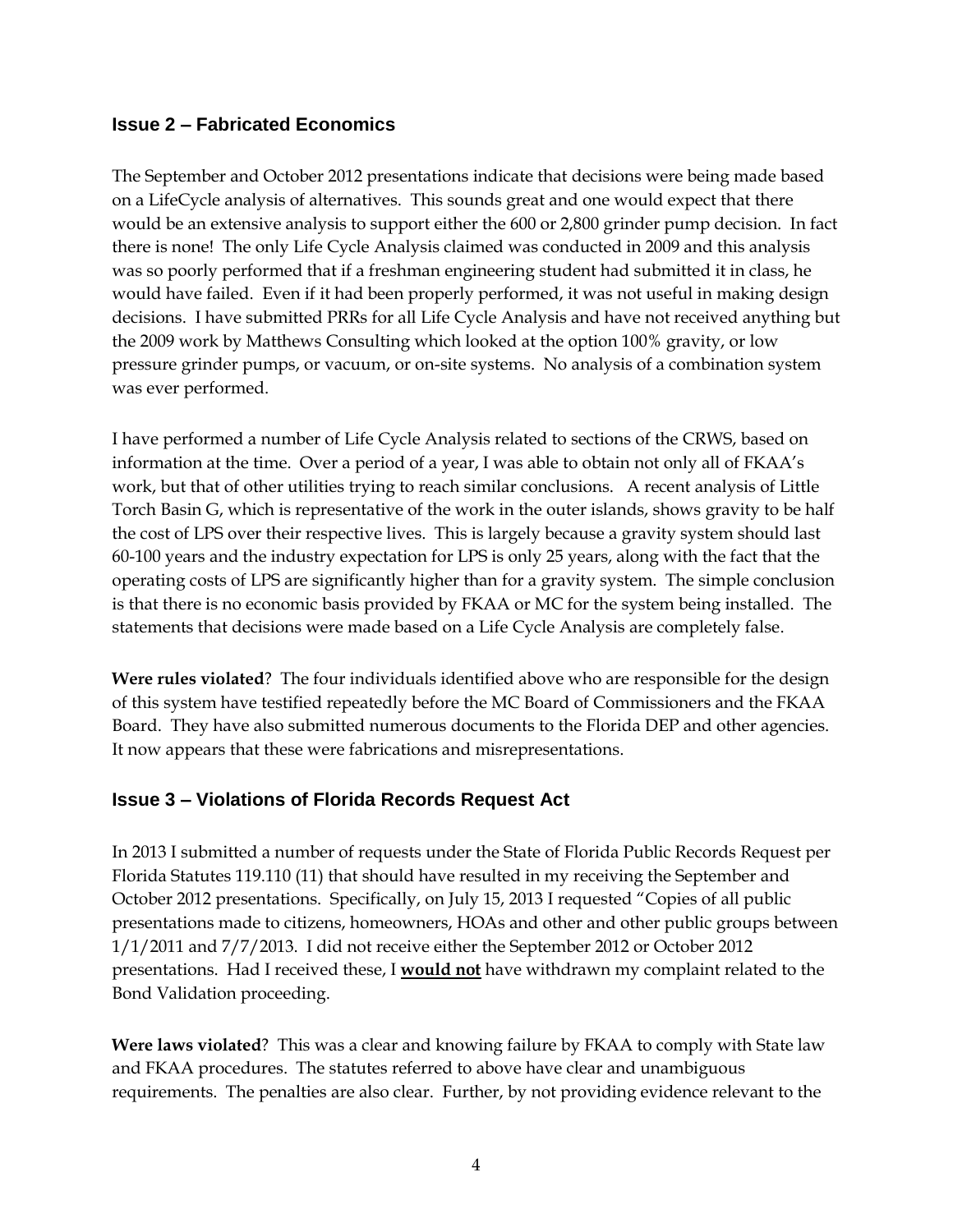bond hearing, FKAA may have violated the bond covenants themselves.

## **Issue 4 – Violations of Professional Engineering Ethics Codes**

Both Mr. Walker of FKAA and Mr. Wilson of MC are professional engineers and as such are required to meet certain profession standards under Title XXXII, Chapter 371. Lying, manipulating evidence and not being truthful to the public may be cause for disciplinary action. I would point out that in a separate venue, "Dump The Pumps Inc." (DTPI) have identified dozens of cases in which they claim engineering calculations were misstated or fabricated. Further, you will see documentation that the FKAA Manager of Engineering asked the DEP to violate rules on notice of intent.

**Were rules or laws violated?** Chapter 455, F.S., Chapter 471, F.S., and Chapter 61G-15, of the Florida Administrative Code details the requirements of Professional Engineers, while [Title](http://www.leg.state.fl.us/Statutes/index.cfm?App_mode=Display_Index&Title_Request=XXXII#TitleXXXII)  [XXXII,](http://www.leg.state.fl.us/Statutes/index.cfm?App_mode=Display_Index&Title_Request=XXXII#TitleXXXII) Regulation of Professions and Occupations, [Chapter 471](http://www.leg.state.fl.us/Statutes/index.cfm?App_mode=Display_Statute&URL=0400-0499/0471/0471ContentsIndex.html) – Engineering addresses disciplinary proceedings. A look of the actions of key Professional Engineers working on the CRWS raises many questions as to their ethics. In addition to the issues I raise, the DTPI complaints to the DEP raise many other questions of dubious design and analysis.

## **Issue 5 – Violations of Sole Source Purchasing Rules**

Procurements of initial and spare parts through sole source methods is generally illegal or in violation of Federal, State, County and FKAA regulations. Exceptions can be requested, but must be based on documented support for the exception. In our analysis of various procurement activities related to the CRWS, we have discovered the following areas where potential violations have occurred and warrant investigation:

- 1. E-1 grinder stations & pumps were effectively sole-sourced. While the bid specification says "or equivalent", further specifications in the bid document preclude any other manufacturer. E-One is only available from one distributor.
- 2. Wilo-Emu centrifugal pumps and mixers (FL Bearings),
- 3. Kaiser blowers (also FL Bearings)
- 4. Schneider Electric (Square D) VFDs (also FL Bearings)
- 5. Modicon PLCs (also a Schneider Electric product) ,
- 6. Parkson screen
- 7. Andritz centrifuge
- 8. Aqua-Aerobic filtration and diffusers
- 9. Neptune or ABB meters depending on which application
- 10. Accepted HDPE grinder pits in lieu of the specified fiberglass with aluminum hatch, via submittal approval, with no change order or credit.
- 11. Using non-explosion-proof pumps in violation of NFPA, NEC, and even the Contract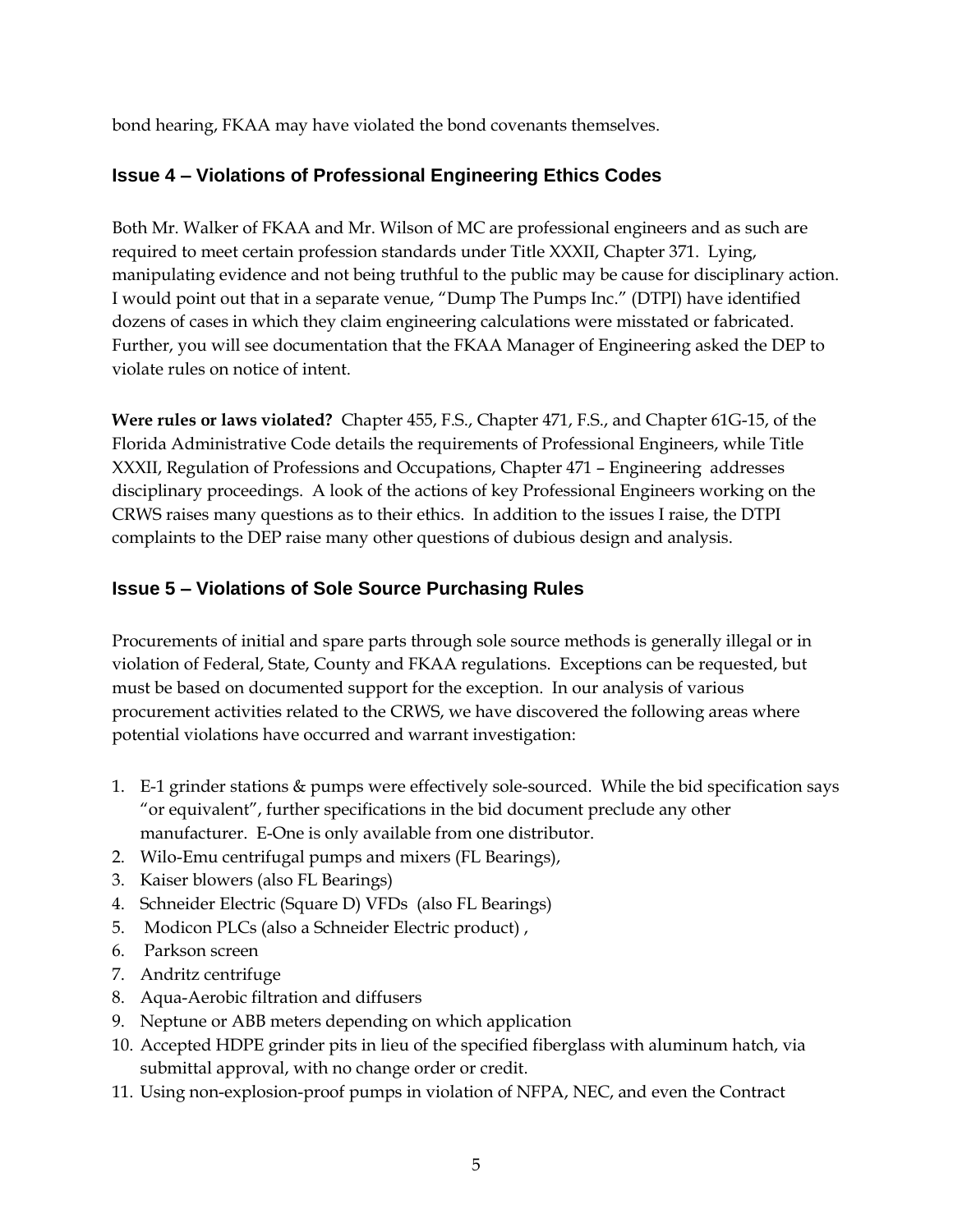Specifications

# **Issue 6 – FKAA Notice of Intent published in Broward County instead of Monroe County**

FKAA has opted to provide public notice of the CRWS project by advertising in the Sun Sentinel of Broward County, rather than any or all of the publications in Monroe County that would increase the probability of viewing by interested citizens. Florida Rule 62-620.550 Public Notice addresses wastewater facility permitting, and states (1) Public notice under Chapter 120, F.S., and subsection 62-110.106(7), F.A.C., advising the applicant and all affected persons of their right to an administrative hearing shall be given.

It is ironic that FKAA in FKAA RULES AND REGULATIONS CHAPTER 48-101 GENERAL AND PROCEDURAL (page 42), which addresses customer notifications calls for publication of notices in a newspaper of general circulation within Monroe County.

## **Issue 7 – Request that DEP Violate Rules**

The FKAA Manager of Engineering made a direct request to the DEP to not publish Notice of Intent on the Big Pine North permit. An attached E-mail provides evidence of an attempt to cause actions to not be undertaken by the DEP. What is particularly troublesome is the Manager knew that DTPI was waiting for notice in order to start an administrative proceeding challenging the permit. The proceeding requested is well within the rights of this organization and any attempt to thwart it is violation of so many regulations and good utility practices, that I will not take the time to recite them.

## **Issue 8 – Lack of DEP Oversight and Review**

Throughout this project the DEP has accepted numerous filings with incomplete or erroneous information. In many cases Permit Applications had blank spaces. Rather than challenging the questions raised with the incomplete applications the DEP simply accepted whatever responses FKAA provide.

Further, in January 2014, when DTPI challenged some of the basic analysis presented by FKAA engineers, the DEP simply asked FKAA to provide additional support and did not appear to conduct any independent review. A PRR by Sir Isaac Newton Coalition asking for all analysis by DEP engineers has not yielded any documents to date.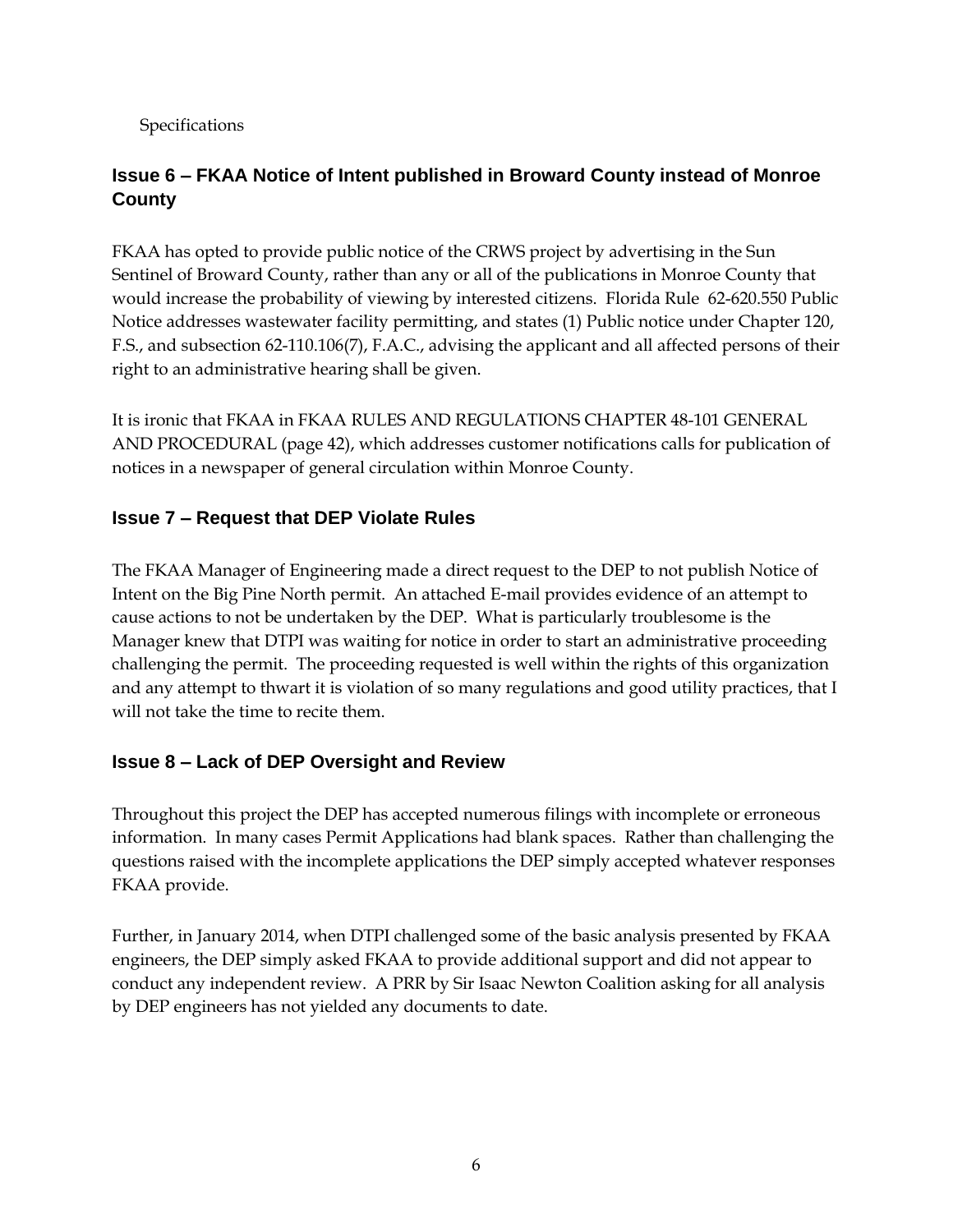## **REQUESTED ACTIONS**

I would request that all of the parties noticed above take the actions required under their charter.

#### **Clerk of the Courts**

The Clerk of the Courts has the fiduciary and legal responsibility under the ILA and its County Charter to audit the books and records of both FKAA and MC as they relate to this issue. We have requested that this project be audited in the past to no avail. We once more request that the issues discussed above be addressed through formal audits by the Clerk of the Courts.

### **FKAA**

Based on the allegations made above and the evidence presented, the FKAA General Counsel should recommend and the Board should direct a full, independent investigation by an outside organization of all of these issues. The issue of Mr. Walker's role as lead engineer who signed off on many of the key documents, as well as other subordinate and contract engineers should be included in the investigation.

With regards to the violation of PRR laws and the harm and costs it caused Mr. Drabinski and the Sir Isaac Newton Coalition, the FKAA Board should order FKAA to reimburse the Sir Isaac Newton Coalition for all legal costs it has incurred.

### **Monroe County**

Monroe County has significant responsibility under the ILA and its own charter to protect its Citizens from this type of harm. The General Counsel should recommend and the MC Board of County Commissioners should order an independent investigation into the role of the Country Administrator and County Engineer in all of the allegations above. The County should also investigate whether Mr. Wilson, the County Director of Public Works violated his Professional Engineering license requirements by the actions he either took or failed to take.

Further, given the County's refusal to investigate the matters raised by DTPI in its complaints it should reimburse and support DTPI in its current administrative hearings with the DEP and FKAA. The work being done by DTPI should have been performed by the County as part of due diligence on this project.